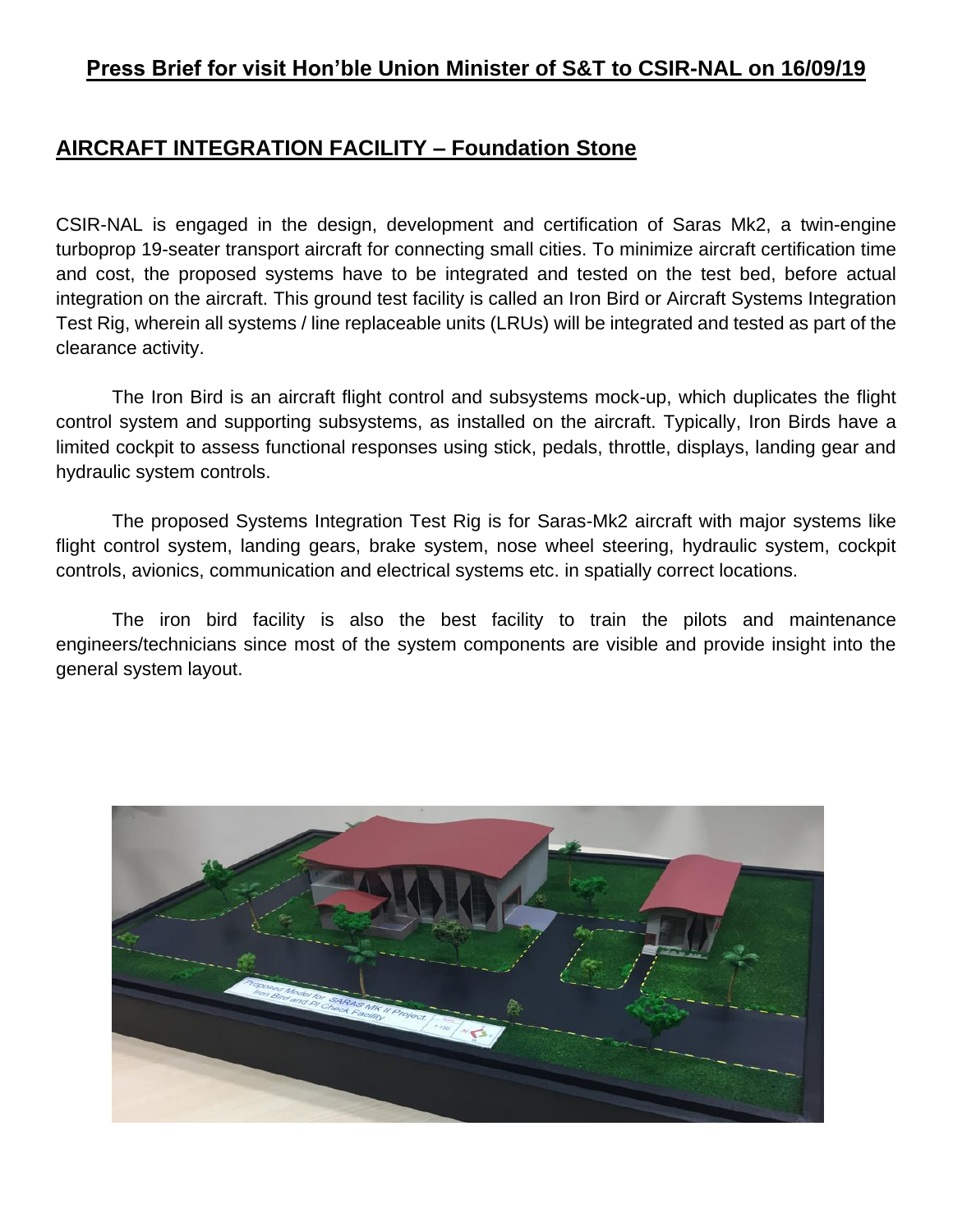## **SYSTEM CHECK FACILITY – Foundation Stone**

Pre-installation checks (PI checks) for line replaceable units (LRUs) of aircraft system such as landing gear, hydraulic system, flight control system, electrical system etc., are required to be carried out on the ground to ascertain their proper functioning before installing on to the aircraft. These are mandatory requirements for aircraft prototypes as per regulatory authorities such as CEMILAC/DGAQA/DGCA.

This facility is not presently available in CSIR-NAL, and LRUs are being checked on prototype aircraft which is no more acceptable to the regulatory authorities. In addition to the requirement of a PI check facility, CSIR-NAL also requires a good building space with controlled temperature and humidity for safely storing these LRUs.